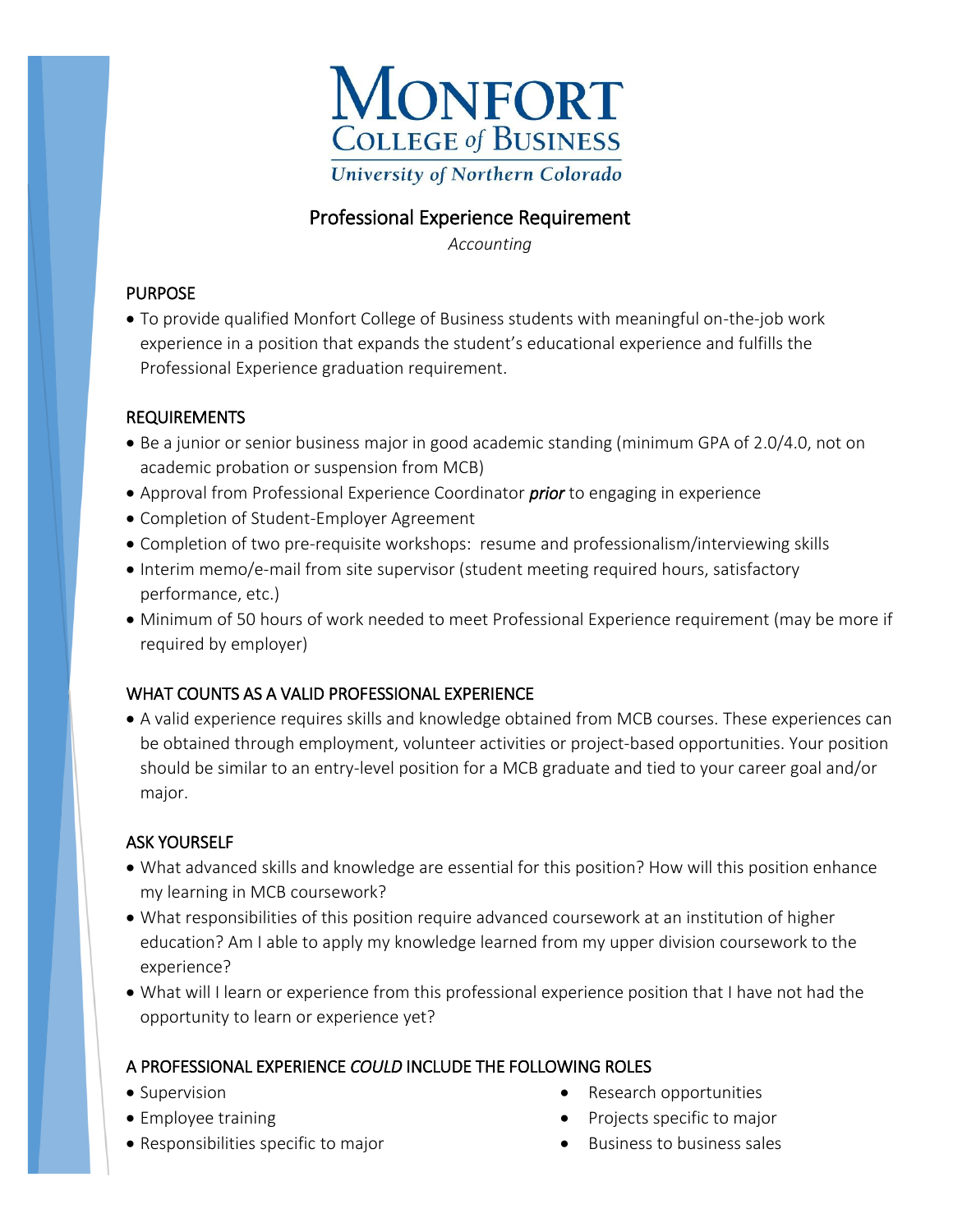

# Professional Experience Requirement

*Accounting*

### POSITIONS THAT WILL TYPICALLY NOT BE CONSIDERED A PROFESSIONAL EXPERIENCE

- Telemarketing
- Cashier
- Customer service representative
- Bank teller
- Community adviser
- Receptionist
- Waiter/host/bartender
- Point of sale representative
- Administrative assistant
- Sales floor personnel
- General laborer

### ACCOUNTING PROFESSIONAL EXPERIENCE OVERVIEW

- The goal of a Professional Experience in accounting is to help the student gain valuable experience and skills that will help him/her to obtain employment upon the completion of the degree.
- The requirement is also expected to benefit the UNC community and its constituents through the efforts of the MCB students.
- It is imperative that both the employment and non-employment activities have meaningful, accounting-related endeavors.
- The Professional Experience provides students with an opportunity to grow professionally, identify personal strengths and weaknesses, apply learned theory to practical situations, and gain an appreciation of the role, duties, and responsibilities of the student's chosen career.
- The Professional Experience is designed cooperatively by the Monfort College of Business faculty, Professional Experience Coordinator, field professionals, and the student to provide an experience that is mutually beneficial to both the student and the business. Businesses and their supervisors become the final link in the development of the student as a new professional. This partnership creates the ultimate educational experience.

#### ACCOUNTING DEPARTMENT PROFESSIONAL EXPERIENCE GUIDELINES

- MCB has identified the Professional Experience requirement as a minimum of 50 hours that a student has to complete. For the Accounting Department, the Professional Experience can be met through the following:
	- o Internship (preferred method of PE completion) BAAC 492 (1-3 credits)
		- **The requirements to meet the internship credit will meet the Professional Experience** requirement.